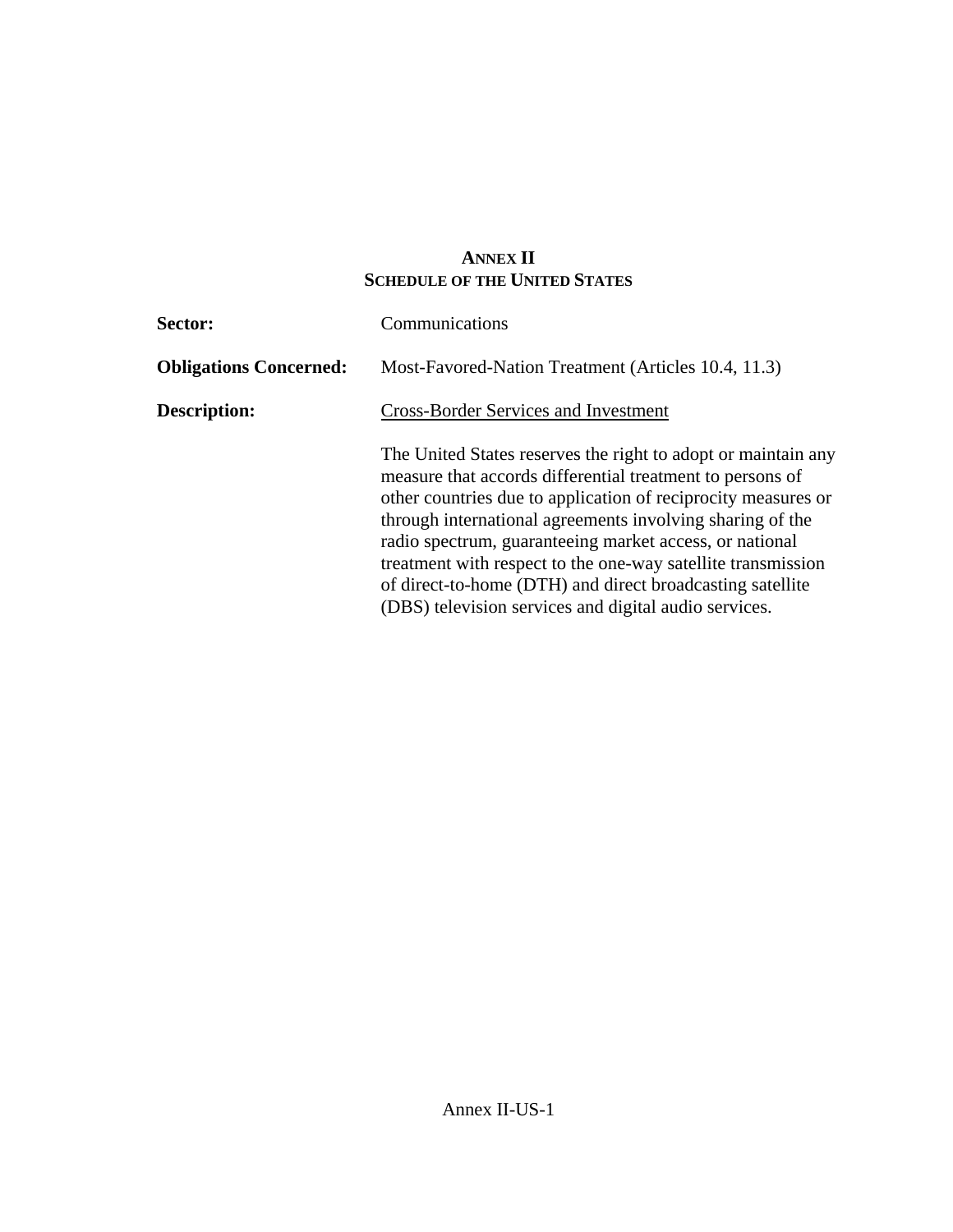| Sector:                       | <b>Social Services</b>                                                                                                                                                                                                                                                                                                                                                                                                                                                      |  |  |
|-------------------------------|-----------------------------------------------------------------------------------------------------------------------------------------------------------------------------------------------------------------------------------------------------------------------------------------------------------------------------------------------------------------------------------------------------------------------------------------------------------------------------|--|--|
| <b>Obligations Concerned:</b> | National Treatment (Articles 10.3, 11.2)<br>Most-Favored-Nation Treatment (Articles 10.4, 11.3)<br>Local Presence (Article 11.5)<br>Performance Requirements (Article 10.8)<br>Senior Management and Boards of Directors (Article 10.9)<br>Market Access (Article 11.4)                                                                                                                                                                                                     |  |  |
| <b>Description:</b>           | <b>Cross-Border Services and Investment</b><br>The United States reserves the right to adopt or maintain any<br>measure with respect to the provision of law enforcement<br>and correctional services, and the following services to the<br>extent they are social services established or maintained for a<br>public purpose: income security or insurance, social security<br>or insurance, social welfare, public education, public<br>training, health, and child care. |  |  |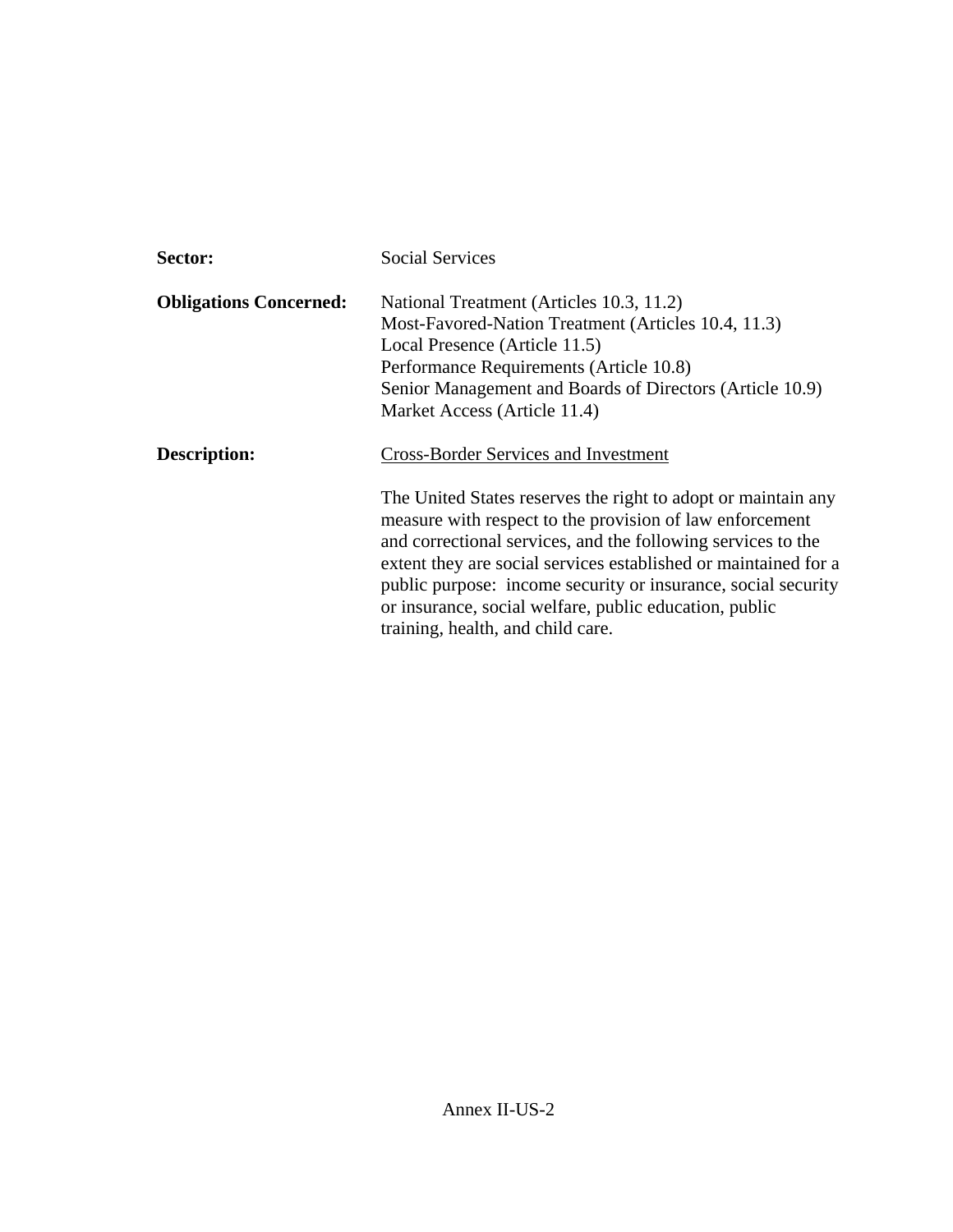| Sector:                           | <b>Minority Affairs</b>                                                                                                                                                                                                                     |  |  |  |
|-----------------------------------|---------------------------------------------------------------------------------------------------------------------------------------------------------------------------------------------------------------------------------------------|--|--|--|
| <b>Obligations Concerned:</b>     | National Treatment (Articles 10.3, 11.2)                                                                                                                                                                                                    |  |  |  |
|                                   | Local Presence (Article 11.5)                                                                                                                                                                                                               |  |  |  |
|                                   | Performance Requirements (Article 10.8)                                                                                                                                                                                                     |  |  |  |
|                                   | Senior Management and Boards of Directors (Article 10.9)                                                                                                                                                                                    |  |  |  |
| <b>Description:</b>               | <b>Cross-Border Services and Investment</b>                                                                                                                                                                                                 |  |  |  |
|                                   | The United States reserves the right to adopt or maintain any<br>measure according rights or preferences to socially or<br>economically disadvantaged minorities, including<br>corporations organized under the laws of the State of Alaska |  |  |  |
|                                   | in accordance with the Alaska Native Claims Settlement Act.                                                                                                                                                                                 |  |  |  |
| <b>Existing Measures:</b><br>seq. | Alaska Native Claims Settlement Act, 43 U.S.C. §§1601 et                                                                                                                                                                                    |  |  |  |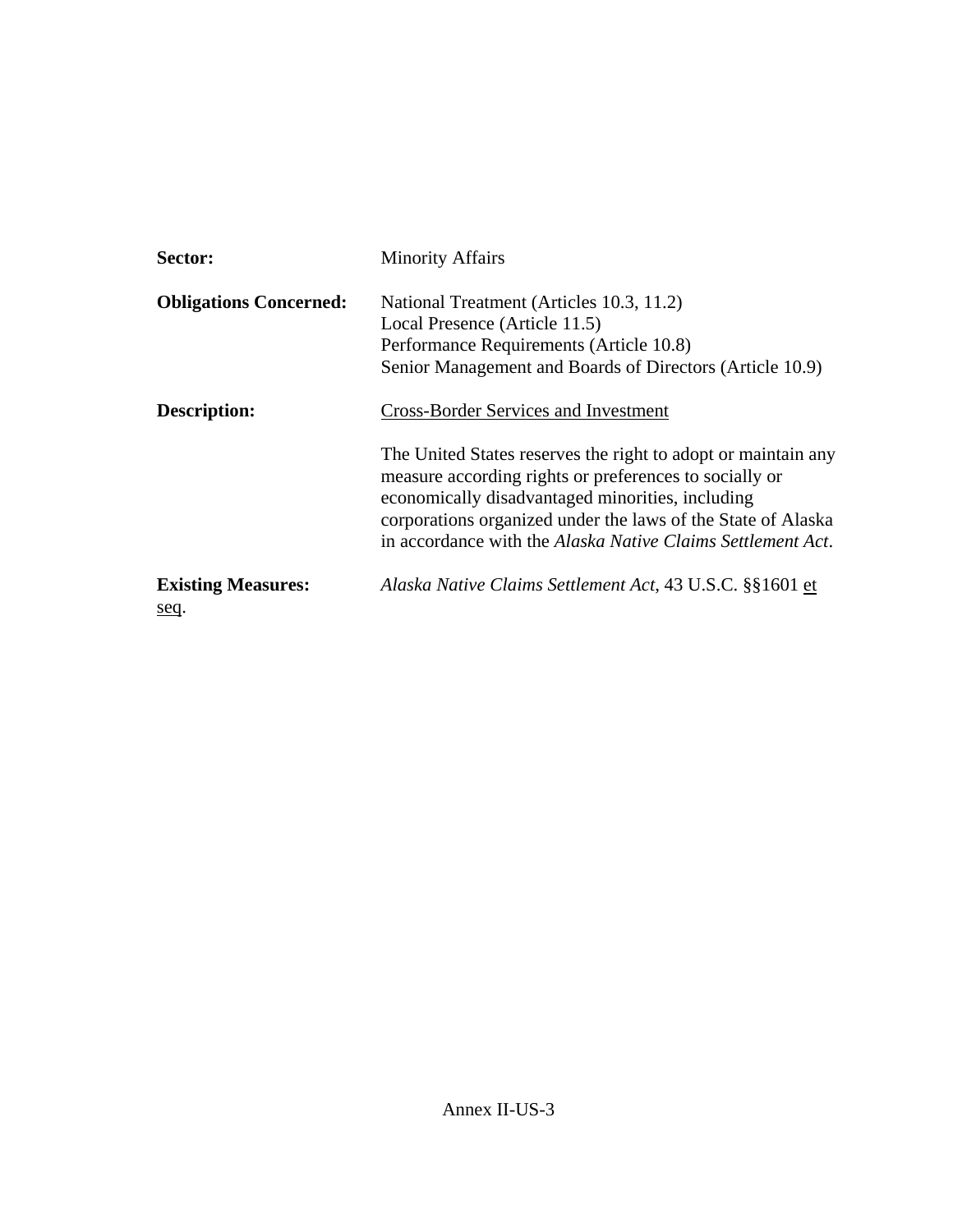| Sector:                       | Transportation                                                                                                                                                                                                                          |                                                                                                                                                                                                                                                                                                                                                                                        |  |  |
|-------------------------------|-----------------------------------------------------------------------------------------------------------------------------------------------------------------------------------------------------------------------------------------|----------------------------------------------------------------------------------------------------------------------------------------------------------------------------------------------------------------------------------------------------------------------------------------------------------------------------------------------------------------------------------------|--|--|
| <b>Obligations Concerned:</b> | National Treatment (Articles 10.3, 11.2)<br>Most-Favored-Nation Treatment (Articles 10.4, 11.3)<br>Local Presence (Article 11.5)<br>Performance Requirements (Article 10.8)<br>Senior Management and Boards of Directors (Article 10.9) |                                                                                                                                                                                                                                                                                                                                                                                        |  |  |
| <b>Description:</b>           | <b>Cross-Border Services and Investment</b>                                                                                                                                                                                             |                                                                                                                                                                                                                                                                                                                                                                                        |  |  |
|                               | The United States reserves the right to adopt or maintain any<br>measure relating to the provision of maritime transportation<br>services and the operation of U.S.-flagged vessels, including<br>the following:                        |                                                                                                                                                                                                                                                                                                                                                                                        |  |  |
|                               | (a)                                                                                                                                                                                                                                     | requirements for investment in, ownership and<br>control of, and operation of vessels and other marine<br>structures, including drill rigs, in maritime cabotage<br>services, including maritime cabotage services<br>performed in the domestic offshore trades, the<br>coastwise trades, U.S. territorial waters, waters above<br>the continental shelf, and in the inland waterways; |  |  |
|                               | (b)                                                                                                                                                                                                                                     | requirements for investment in, ownership and<br>control of, and operation of U.S.-flagged vessels in<br>foreign trades;                                                                                                                                                                                                                                                               |  |  |
|                               | (c)                                                                                                                                                                                                                                     | requirements for investment in, ownership or control<br>of, and operation of vessels engaged in fishing and<br>related activities in U.S. territorial waters and the<br>Exclusive Economic Zone;                                                                                                                                                                                       |  |  |
|                               | (d)                                                                                                                                                                                                                                     | requirements related to documenting a vessel under<br>the U.S. flag;                                                                                                                                                                                                                                                                                                                   |  |  |
|                               | (e)                                                                                                                                                                                                                                     | promotional programs, including tax benefits,<br>available for shipowners, operators, and vessels<br>meeting certain requirements;                                                                                                                                                                                                                                                     |  |  |
|                               |                                                                                                                                                                                                                                         | Annex II-US-4                                                                                                                                                                                                                                                                                                                                                                          |  |  |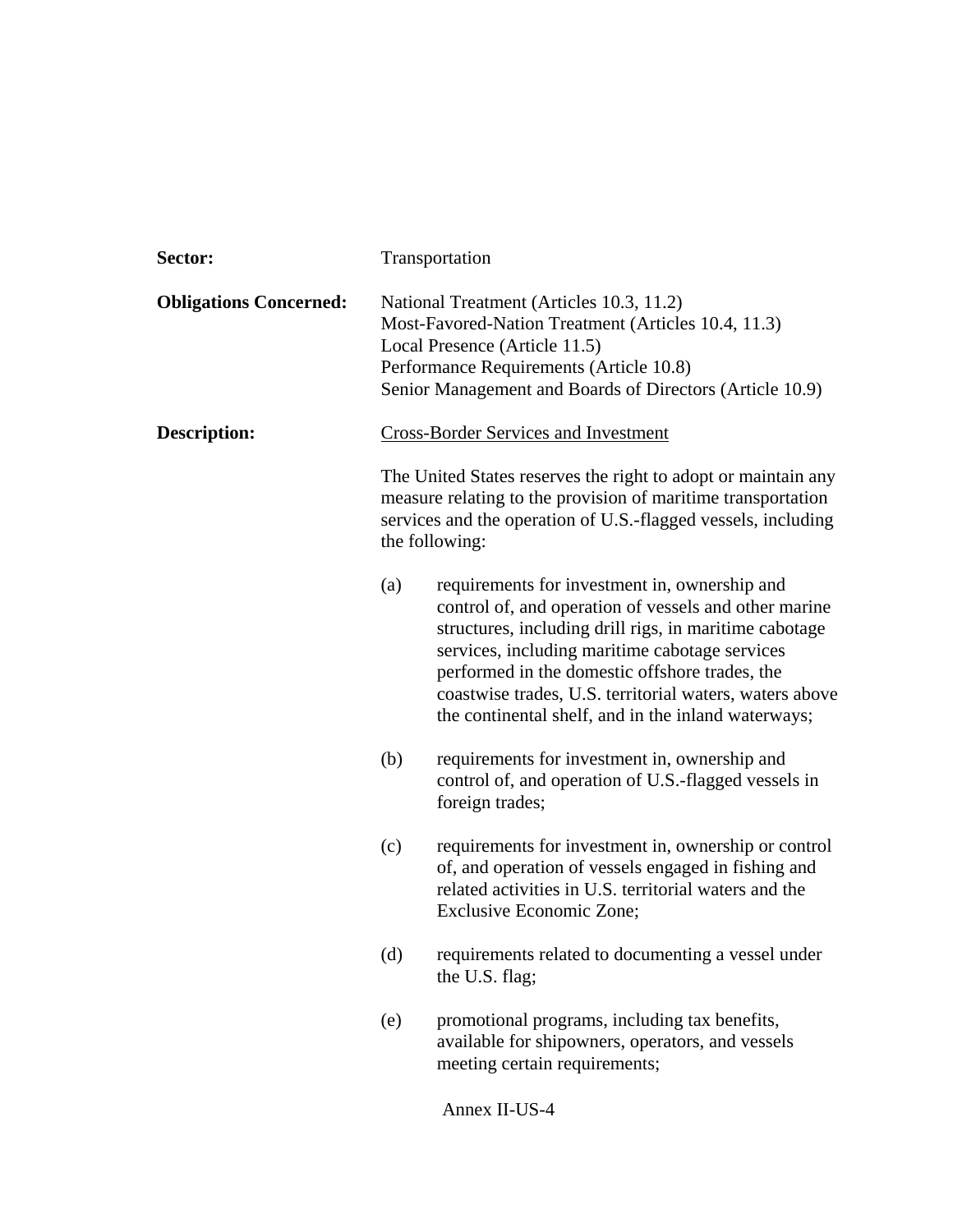| (f) | certification, licensing, and citizenship requirements |
|-----|--------------------------------------------------------|
|     | for crew members on U.S.-flagged vessels;              |

- (g) manning requirements for U.S.-flagged vessels;
- (h) all matters under the jurisdiction of the Federal Maritime Commission;
- (i) negotiation and implementation of bilateral and other international maritime agreements and understandings;
- (j) limitations on longshore work performed by crew members;
- (k) tonnage duties and light money assessments for entering U.S. waters; and
- (l) certification, licensing, and citizenship requirements for pilots performing pilotage services in U.S. territorial waters.

The following activities are not included in this reservation. However, the treatment in (b) is conditional upon obtaining comparable market access in these sectors from Morocco:

- (a) vessel construction and repair; and
- Annex II-US-5 (b) landside aspects of port activities, including operation and maintenance of docks; loading and unloading of vessels directly to or from land; marine cargo handling; operation and maintenance of piers; ship cleaning; stevedoring; transfer of cargo between vessels and trucks, trains, pipelines, and wharves; waterfront terminal operations; boat cleaning; canal operation; dismantling of vessels; operation of marine railways for drydocking; marine surveyors, except cargo; marine wrecking of vessels for scrap; and ship classification societies.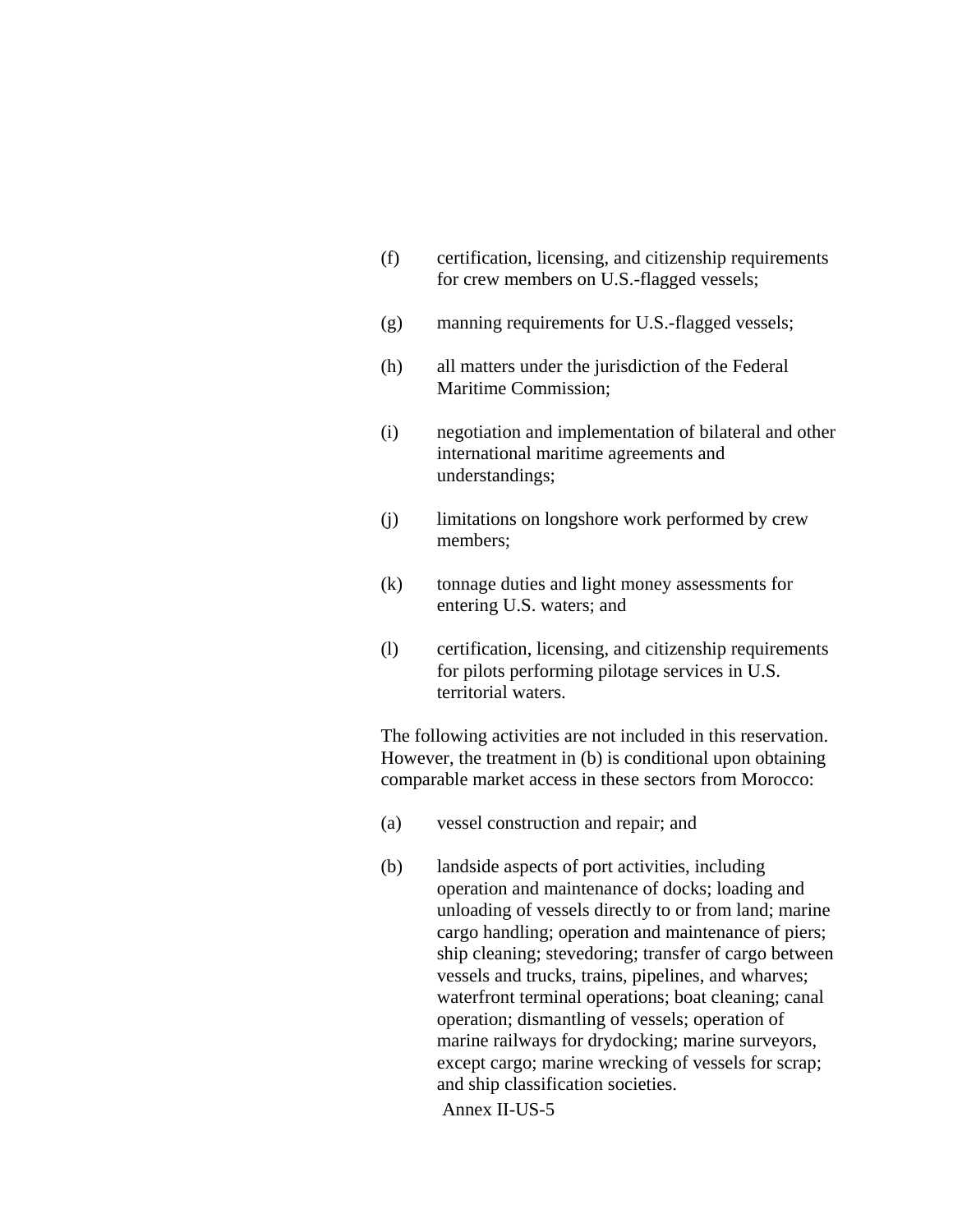Annex II-US-6 **Existing Measures:** *Merchant Marine Act of 1920*, §§ 19 and 27, 46 U.S.C. App. § 876 and §§ 883 et seq. *Jones Act Waiver Statute*, 64 Stat 1120, 46 U.S.C. App., note preceding Section 1 *Shipping Act of 1916*, 46 U.S.C. App. §§ 802 and 808 *Merchant Marine Act of 1936*, 46 U.S.C. App. §§ 1151 et seq., 1160-61, 1171 et seq., 1241(b), 1241-1, 1244, and 1271 et seq. *Merchant Ship Sales Act of 1946*, 50 U.S.C. App. § 1738 46 U.S.C. App. §§ 121, 292, and 316 46 U.S.C. §§ 12101 et seq. and 31301 et seq. 46 U.S.C. §§ 8904 and 31328(2) *Passenger Vessel Act*, 46 U.S.C. App. § 289 42 U.S.C. §§ 9601 et seq.; 33 U.S.C. §§ 2701 et seq.; 33 U.S.C. §§ 1251 et seq. 46 U.S.C. §§ 3301 et seq., 3701 et seq., 8103, and 12107(b) *Shipping Act of 1984*, 46 U.S.C. App. §§ 1708 and 1712 *The Foreign Shipping Practices Act of 1988*, 46 U.S.C. App. § 1710a *Merchant Marine Act, 1920*, 46 U.S.C. App. §§ 861 et seq. *Shipping Act of 1984*, 46 U.S.C. App. §§ 1701 et seq. *Alaska North Slope*, 104 Pub. L. 58; 109 Stat. 557 Longshore restrictions and reciprocity, 8 U.S.C. §§ 1101 et seq. Vessel escort provisions, Section 1119 of Pub. L. 106-554, as amended *Nicholson Act*, 46 U.S.C. App. § 251 *Commercial Fishing Industry Vessel Anti-Reflagging Act of 1987*, 46 U.S.C. § 2101 and 46 U.S.C. § 12108 43 U.S.C. § 1841 22 U.S.C. § 1980 *Intercoastal Shipping Act*, 46 U.S.C. App. § 843 46 U.S.C. § 9302, 46 U.S.C. § 8502; Agreement Governing the Operation of Pilotage on the Great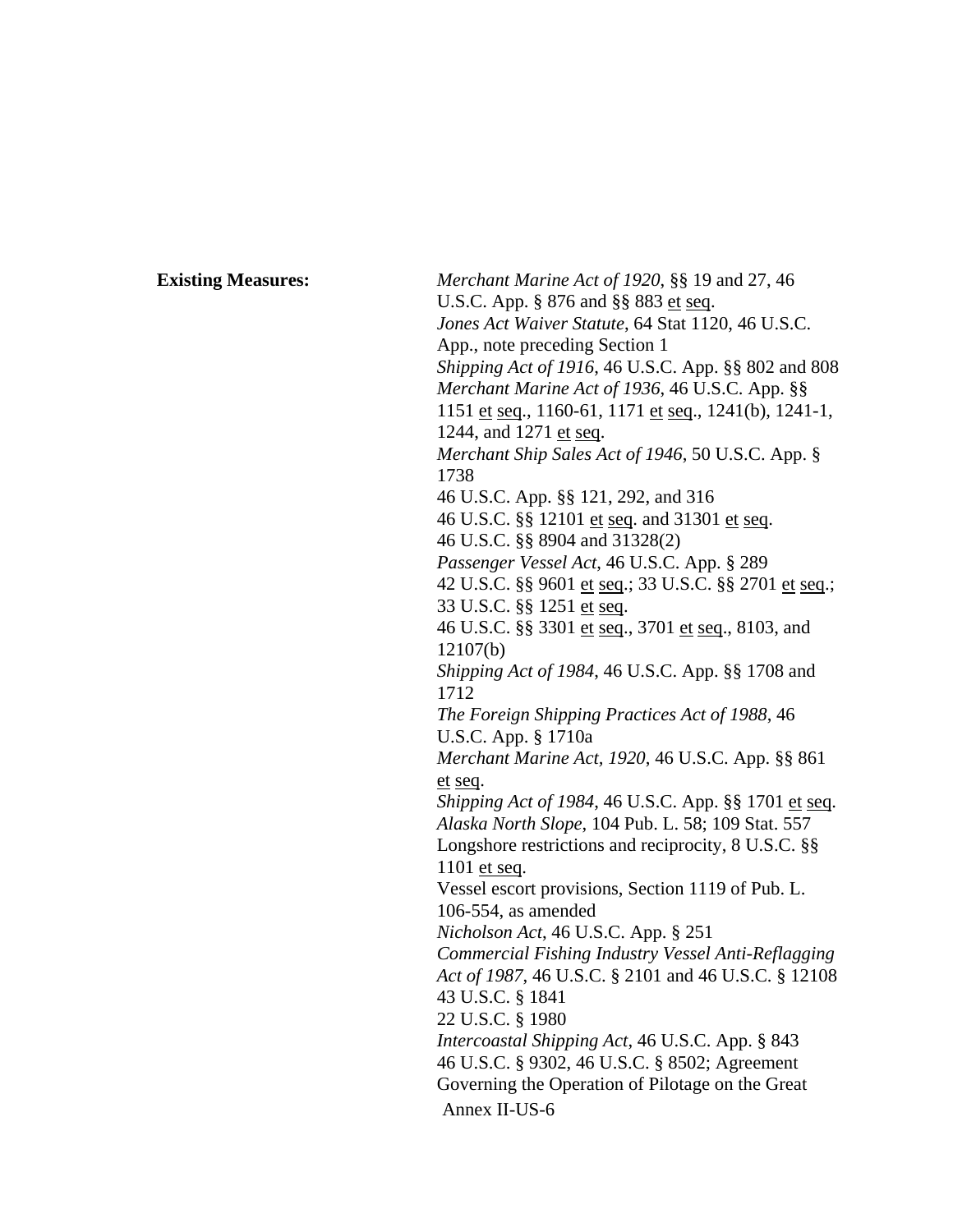Lakes, Exchange of Notes at Ottawa, August 23, 1978, and March 29, 1979, TIAS 9445 *Magnuson Fishery Conservation and Management Act*, 16 U.S.C. §§ 1801 et seq. 19 U.S.C. § 1466 *North Pacific Anadramous Stocks Convention Act of 1972*, P.L. 102-587; *Oceans Act of 1992, Title VII Tuna Convention Act*, 16 U.S.C. §§ 951 et seq. *South Pacific Tuna Act of 1988*, 16 U.S.C. §§ 973 et seq. *Northern Pacific Halibut Act of 1982*, 16 U.S.C. §§ 773 et seq. *Atlantic Tunas Convention Act*, 16 U.S.C. §§ 971 et seq. *Antarctic Marine Living Resources Convention Act of 1984*, 16 U.S.C. §§ 2431 et seq. *Pacific Salmon Treaty Act of 1985*, 16 U.S.C. §§ 3631 et seq. *American Fisheries Act*, 46 U.S.C. § 12102(c) and 46 U.S.C. § 31322(a)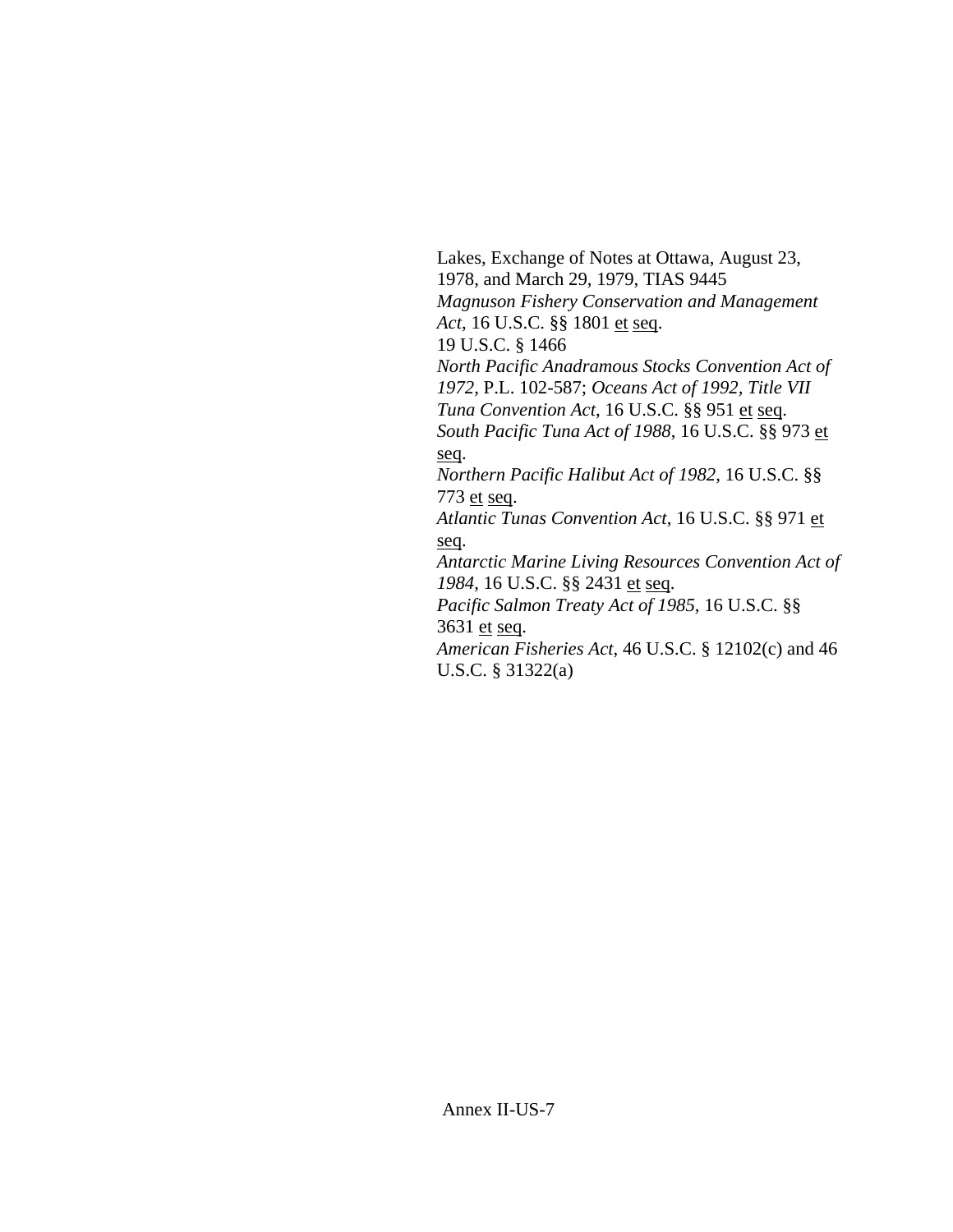| <b>Sector:</b>                | All                                                                                                                                                                                                                                                                                                                                                                                                                                                                                                                                                           |  |  |
|-------------------------------|---------------------------------------------------------------------------------------------------------------------------------------------------------------------------------------------------------------------------------------------------------------------------------------------------------------------------------------------------------------------------------------------------------------------------------------------------------------------------------------------------------------------------------------------------------------|--|--|
| <b>Obligations Concerned:</b> | Market Access (Article 11.4)                                                                                                                                                                                                                                                                                                                                                                                                                                                                                                                                  |  |  |
| <b>Description:</b>           | <b>Cross-Border Services</b>                                                                                                                                                                                                                                                                                                                                                                                                                                                                                                                                  |  |  |
|                               | The United States reserves the right to adopt or maintain any<br>measure that is not inconsistent with the United States'<br>obligations under the market access article of an agreement<br>referenced in 19 U.S.C. § 3511(d)(14). If Morocco believes<br>that such a non-conforming measure would materially affect<br>its interests under this Agreement, it may request<br>consultations under this entry. The United States agrees to<br>engage in such consultations and to give due consideration to<br>the views expressed by Morocco in this respect. |  |  |